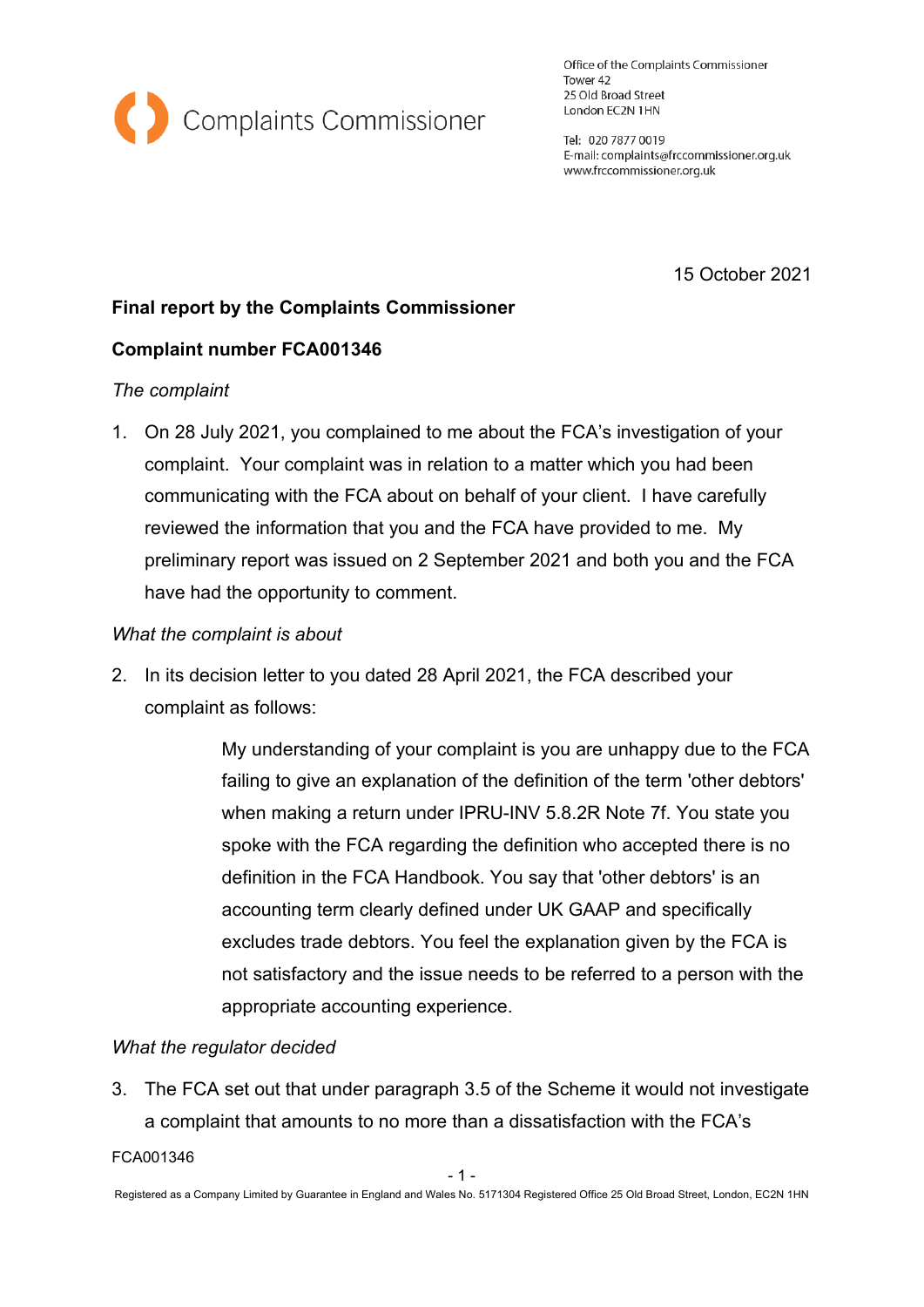general policies or with the exercise of, or failure to exercise discretion where no unreasonable, unprofessional or other misconduct is alleged.

4. The FCA set out that it had consulted with the most relevant areas who were closely connected to your complaint to enable it to provide you with a response to the matters you had raised.

# *Why you are unhappy with the regulator's decision*

5. You feel the decision of the FCA is wrong. In your complaint to me you set out the following:

> The dispute is in the definition of other debtors as stated in note 10 (f) of the IPRU-INV calculation of capital adequacy. We have stated that the guidance has been clearly drawn up using accountancy terms such as share premium account, reserves and intangible assets. As such the definition of 'other debtors' as stated in the guidance should follow generally accepted accounting terms (UK GAAP). In GAAP, there are two accepted terms used being 'trade debtors' and 'other debtors'. By definition 'trade debtors' are not 'other debtors'.

The FCA's interpretation of the rules is that 'other debtors' includes 'trade debtors'. This may be how the FCA originally intended but it is not what is stated in the current rules.

# *My analysis*

- 6. Your complaint stems from your clients lodging Aged Debtor Analysis with the FCA which it in turn then questioned. The FCA said that your client was required to report 'trade debtors' as illiquid assets but you and your client disagree and think that the definition of 'other debtors' should not include 'trade debtors'.
- 7. I have reviewed the FCA file which included the numerous emails between yourself and the FCA discussing your understandings of the definition of 'other debtors' in the Interim Prudential sourcebook: Investment Business (IPRU-INV) section in the FCA handbook and in general accounting terms. It is clear from these communications and from your complaint to me that your complaint is a dissatisfaction and fundamental disagreement with the FCA, which has confirmed that the handbook does not provide a definition of 'other debtors' but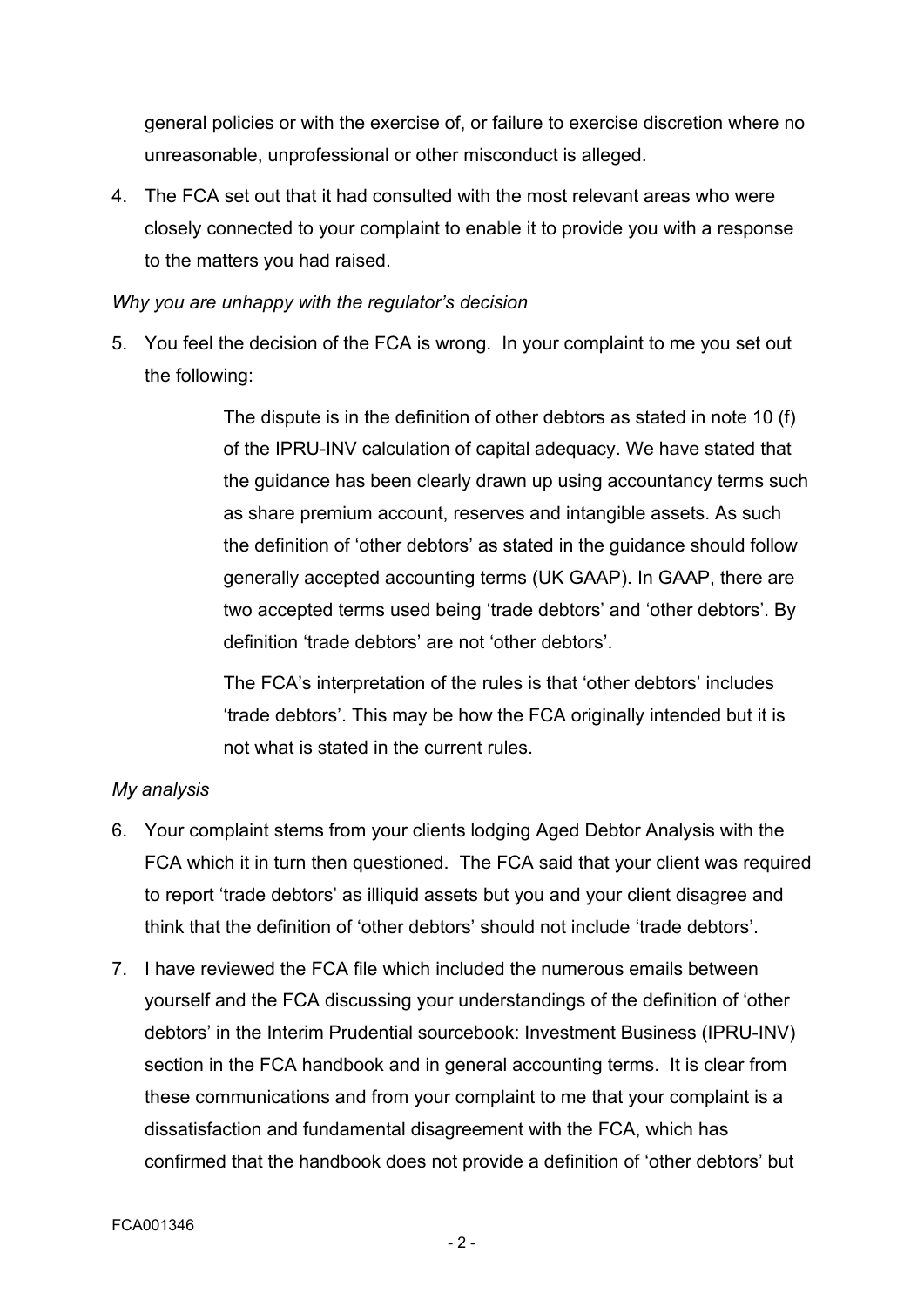has decided on an interpretation that in the context of the phrase 'loans, other debtors and accruals', 'other debtors' means all debtors other than loans and accruals. And 'other debtors' includes 'trade debtors'. You feel that the definition of other debtors should be aligned to meet what you believe is the appropriate UK Generally Accepted Accounting Practice (UK GAAP) definition.

- 8. You have told me that this distinction in interpretation can have a significant effect on the calculation of the capital adequacy of FCA registered firms, with potential financial implications for the firm you are advising. I appreciate you are concerned about this matter, however, I cannot make a 'ruling' on the interpretation of FCA rules under the complaints scheme – that is a matter for the courts.
- 9. For this reason, I must agree with the FCA's decision that it would not be able to investigate your complaint under Paragraph 3.5 of the Scheme, because it relates to a dissatisfaction with its general policies and its failure to exercise its discretion to change the handbook.
- 10. Although the complaints team did not investigate your complaint, it did provide you with a summary of its response to the matters you raised. I do not see any value in repeating this summary in full, however I do want to touch on one aspect. The FCA set out that 'the IPRU-INV was put in place using rule making powers contained in the Financial Services and Markets Act 2000 (FSMA 2000).'
- 11. Under Paragraph 3.4(c) of the Complaints Scheme, I am unable to investigate issues connected to the FCA's legislative functions, this includes the FCA's rule making under FSMA 2000. Consequently, because your complaint relates to the FCA's rule making under the FSMA it falls outside the scope of the Complaints Scheme and this means that I am unable to investigate your complaint for this reason as well.
- 12. You have set out clearly that you consider that the definitions in the FCA's handbook should consistently align with UK GAAP definitions. I noted in the correspondence between your office and the FCA that it provided you with the details to raise your issues about the definition with the FCA Handbook Feedback Team. This is one action that you can take to try and achieve your desired outcome for the future, however as the FCA set out to you, it would not